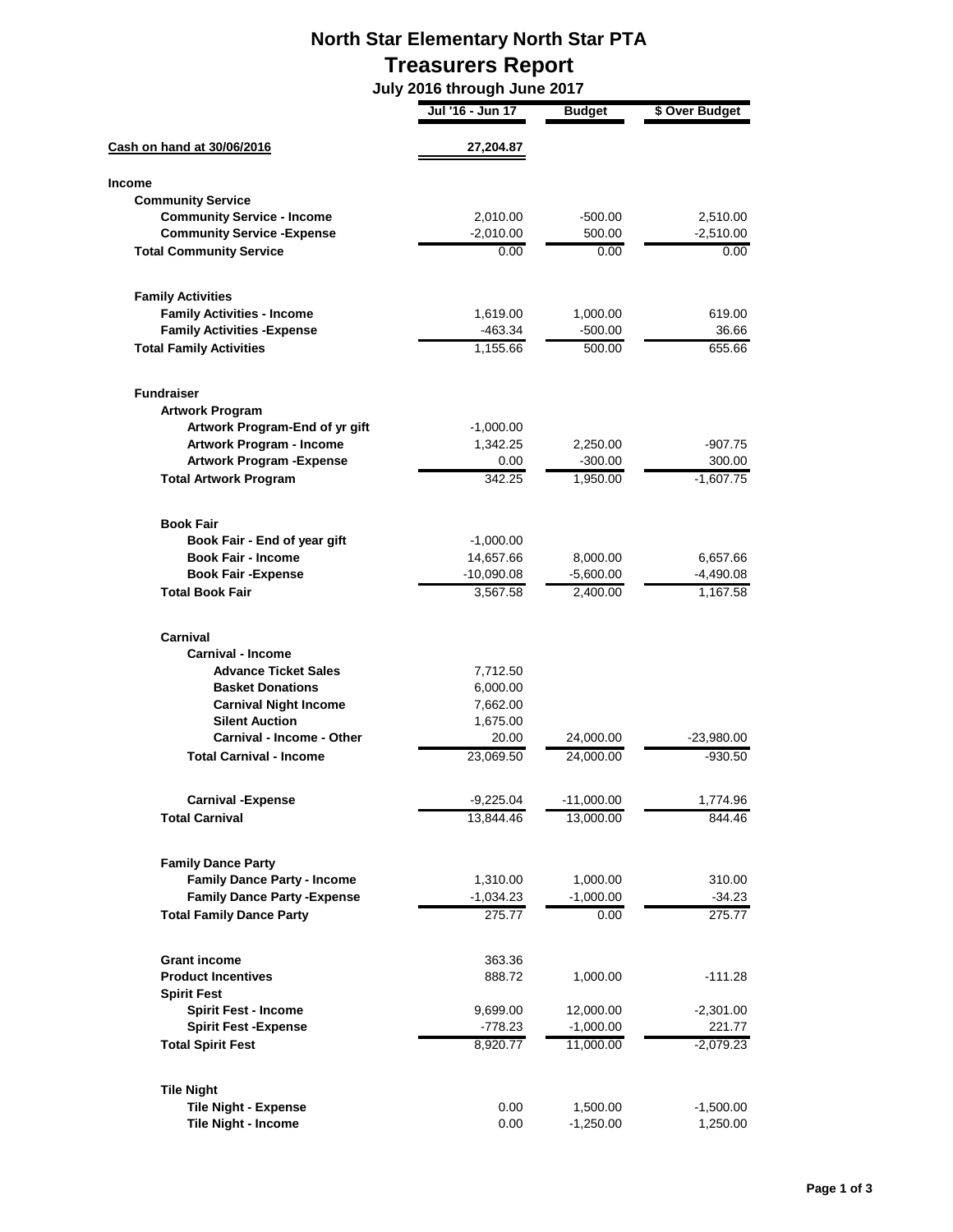## **North Star Elementary North Star PTA Treasurers Report**

 **July 2016 through June 2017**

| <b>Total Tile Night</b>             | Jul '16 - Jun 17   | <b>Budget</b>      | \$ Over Budget   |
|-------------------------------------|--------------------|--------------------|------------------|
|                                     | 0.00               | 250.00             | $-250.00$        |
|                                     |                    |                    |                  |
| <b>Total Fundraiser</b>             | 28,202.91          | 29,600.00          | -1,397.09        |
|                                     |                    |                    |                  |
| <b>Interest Income</b>              | 24.52              | 10.00              | 14.52            |
| <b>Membership</b>                   |                    |                    |                  |
| Membership - Income                 | 2,770.00           | 2,500.00           | 270.00           |
| <b>Membership-Expense</b>           | $-1,377.00$        | $-1,300.00$        | $-77.00$         |
| <b>Total Membership</b>             | 1,393.00           | 1,200.00           | 193.00           |
| <b>Spirit Wear</b>                  |                    |                    |                  |
| <b>Spirit Wear - Income</b>         | 5,717.30           | 5,750.00           | $-32.70$         |
| <b>Spirit Wear - Expense</b>        | $-4,083.60$        | $-4,600.00$        | 516.40           |
| <b>Total Spirit Wear</b>            | 1,633.70           | 1,150.00           | 483.70           |
| <b>Staff Appreciation</b>           |                    |                    |                  |
| <b>Staff Appreciation - Income</b>  | 1,324.60           | 750.00             | 574.60           |
| <b>Staff Appreciation - Expense</b> | $-2,023.41$        | $-2,250.00$        | 226.59           |
| <b>Total Staff Appreciation</b>     | -698.81            | $-1,500.00$        | 801.19           |
|                                     |                    |                    |                  |
| Yearbook                            |                    |                    |                  |
| Yearbook - Income                   | 8,500.00           | 8,500.00           | 0.00             |
| <b>Yearbook -Expense</b>            | $-6,755.40$        | $-7,000.00$        | 244.60           |
| <b>Total Yearbook</b>               | 1,744.60           | 1,500.00           | 244.60           |
| <b>Total Income</b>                 | 33,455.58          | 32,460.00          | 995.58           |
| <b>Expense</b>                      |                    |                    |                  |
| <b>Academic Competition</b>         |                    |                    |                  |
| <b>Math Olympiad</b>                | 149.00             | 109.00             | 40.00            |
| <b>National Geography Bee</b>       | 125.00             | 125.00             | 0.00             |
| <b>Science Olympiad</b>             | 25.00              | 25.00              | 0.00             |
| <b>Spelling Bee</b>                 | 170.00             | 170.00             | 0.00             |
| <b>Total Academic Competition</b>   | 469.00             | 429.00             | 40.00            |
| <b>Charitable Assistance</b>        | 176.00             | 500.00             | $-324.00$        |
| <b>Copy/Printing</b>                | 339.39             | 500.00             | $-160.61$        |
| <b>Family Fun 5k</b>                | 0.00               | 50.00              | $-50.00$         |
| <b>Field Day</b>                    | 261.84             | 250.00             | 11.84            |
| <b>Fifth Grade Activities</b>       | 990.00             | 1,200.00           | $-210.00$        |
| <b>Garden Committee</b>             | 254.08             | 500.00             | $-245.92$        |
| <b>Health and Wellness</b>          | 65.30              | 200.00             | $-134.70$        |
| <b>Instructional Support</b>        | 1,977.63           | 2,250.00           | $-272.37$        |
| <b>Insurance</b>                    | 215.00             | 215.00             | 0.00             |
| <b>Monthly Spirit Day</b>           | 76.74              | 100.00             | $-23.26$         |
| <b>Outdoor classroom</b>            | 4,823.10           | 5,000.00           | -176.90          |
| <b>Post Office</b>                  | 0.00               | 100.00             | $-100.00$        |
| Programs                            |                    |                    |                  |
| <b>ARC</b>                          | 1,740.00           | 1,740.00           | 0.00             |
| <b>Assembly Programs</b>            | 1,245.00           | 1,200.00           | 45.00            |
| <b>Enrichment</b><br>Guidance       | 200.00             | 200.00             | 0.00             |
| <b>Junior Achievement</b>           | 200.00<br>1,755.00 | 200.00<br>1,850.00 | 0.00<br>$-95.00$ |
| <b>Music</b>                        | 310.89             | 500.00             | $-189.11$        |